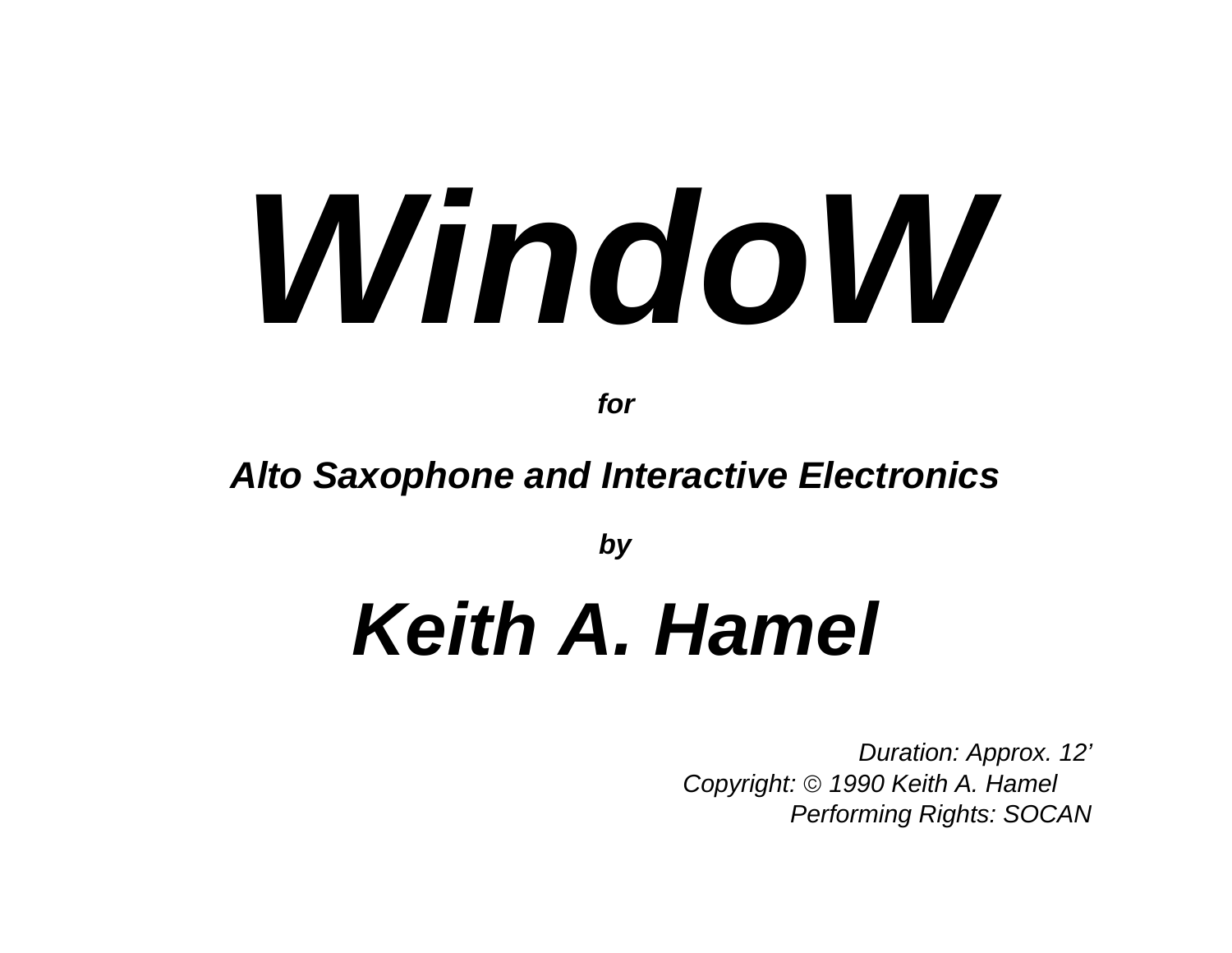# *Commissioned by Julia Nolan*

*Premiere Performance at U.B.C. Recital Hall, Vancouver, Canada on September 19, 1990 by Julia Nolan - Alto Saxophone*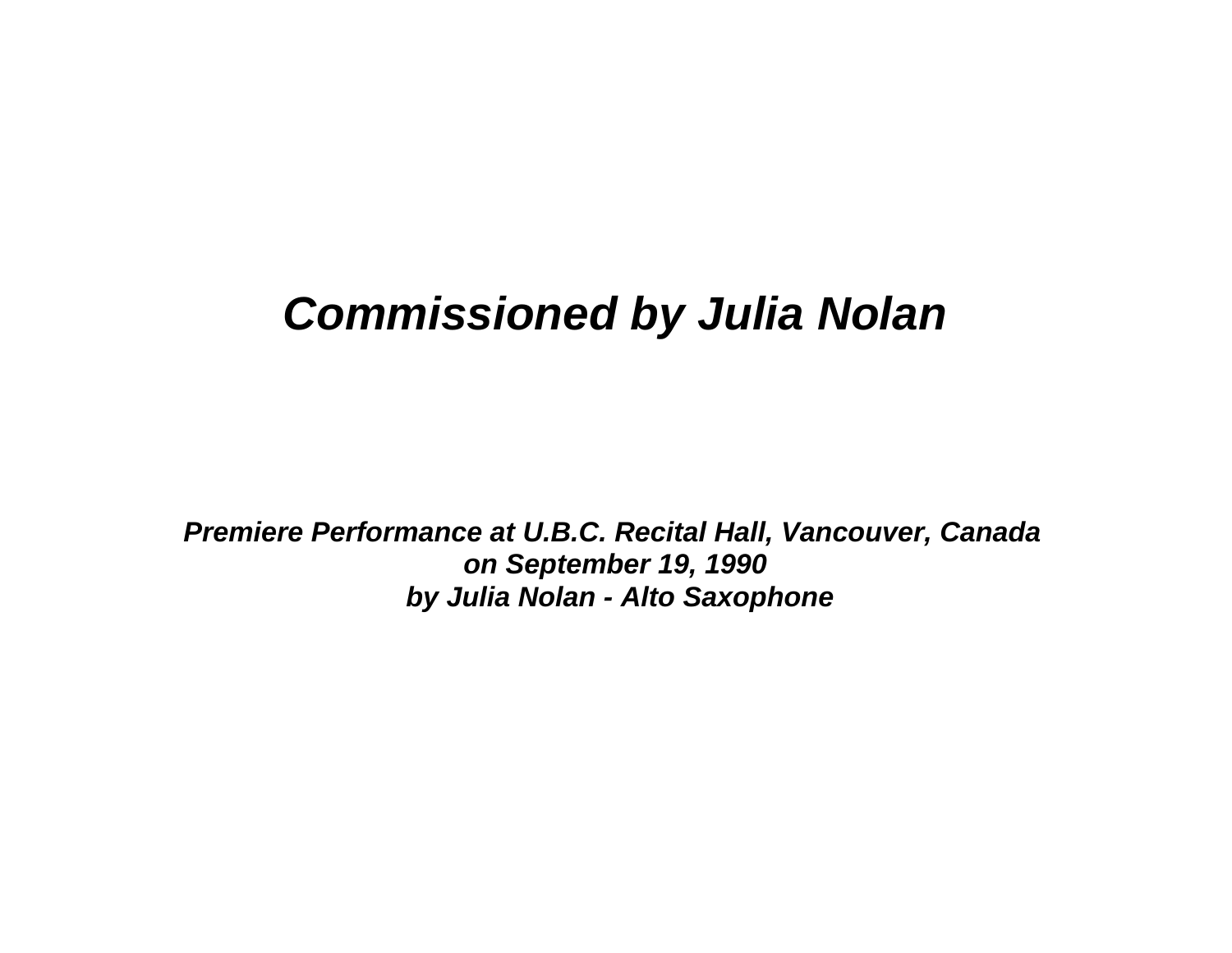### **Technical Requirements**

#### **Hardware: Contract Contract Contract Contract Contract Contract Contract Contract Contract Contract Contract Contract Contract Contract Contract Contract Contract Contract Contract Contract Contract Contract Contract Co**

1 Macintosh computer with MIDI Interface Max Patcher Version Alpha-40

1 IVL Pitchrider (or comparable device) Opcode Proteus Editor/Librarian 1 Proteus /1 synthesizer 2 MIDI cables 1 amplification system - mixer, amp, speakers

A disk with the Max Patcher program and files and the Proteus Editor/Librarian file is available from the composer. For copyright reasons, this disk remains the property of the composer, and must be returned after performance. The performer must obtain a copy of the Opcode Editor/Librarian in order to download voices to the Proteus synthesizer.

#### **Downloading Voices:**

The Proteus voices (on disk in a file called WindoW-Voices) must first be downloaded to the Proteus synthesizer. This is done by connecting the MIDI OUT from the Macintosh computer to the MIDI IN of the Proteus, and connecting the MIDI IN from the Macintosh to the MIDI OUT of the Proteus. Launch the Opcode Editor/Librarian, open the WindoW-Voices file, and send the data to the Proteus by selecting the "Send All Banks" menu item under the "Bundle" menu. All voices used in WindoW are located in patches 100 through 124.

#### **Performance Setup:**

A reed microphone, contact microphone or lapel microphone (in the bell) can be used to as a pickup on the alto saxophone. The microphone is plugged into the IVL Pitchrider and the input levels adjusted appropriately. The MIDI OUT of the Pitchrider is connected to the MIDI IN of the Macintosh MIDI interface. The MIDI OUT of the Macintosh MIDI interface is connected to the MIDI IN of the Proteus. Audio lines connect the Main stereo outputs of the Proteus with the Amplification System. If desired, the saxophone can also be amplified.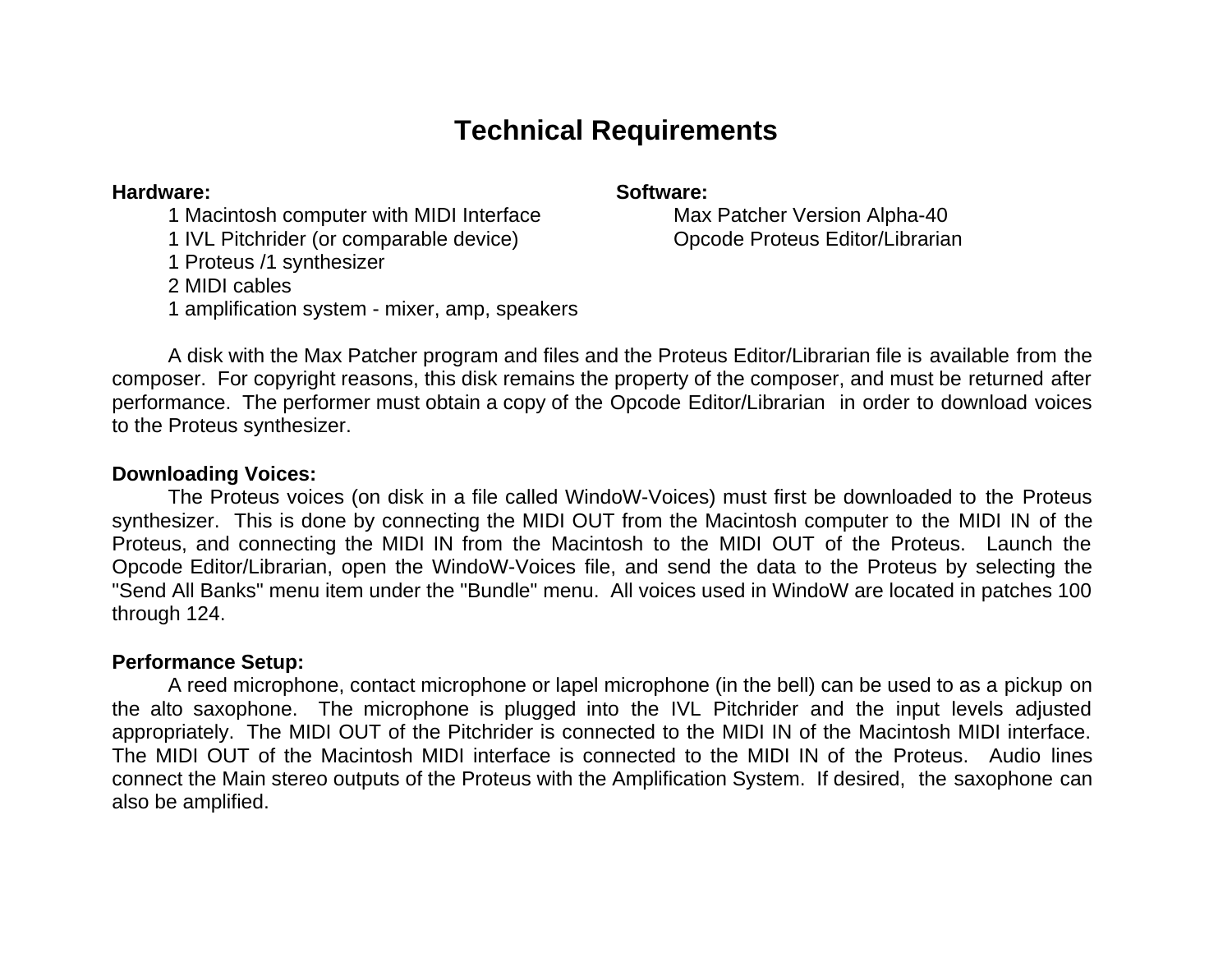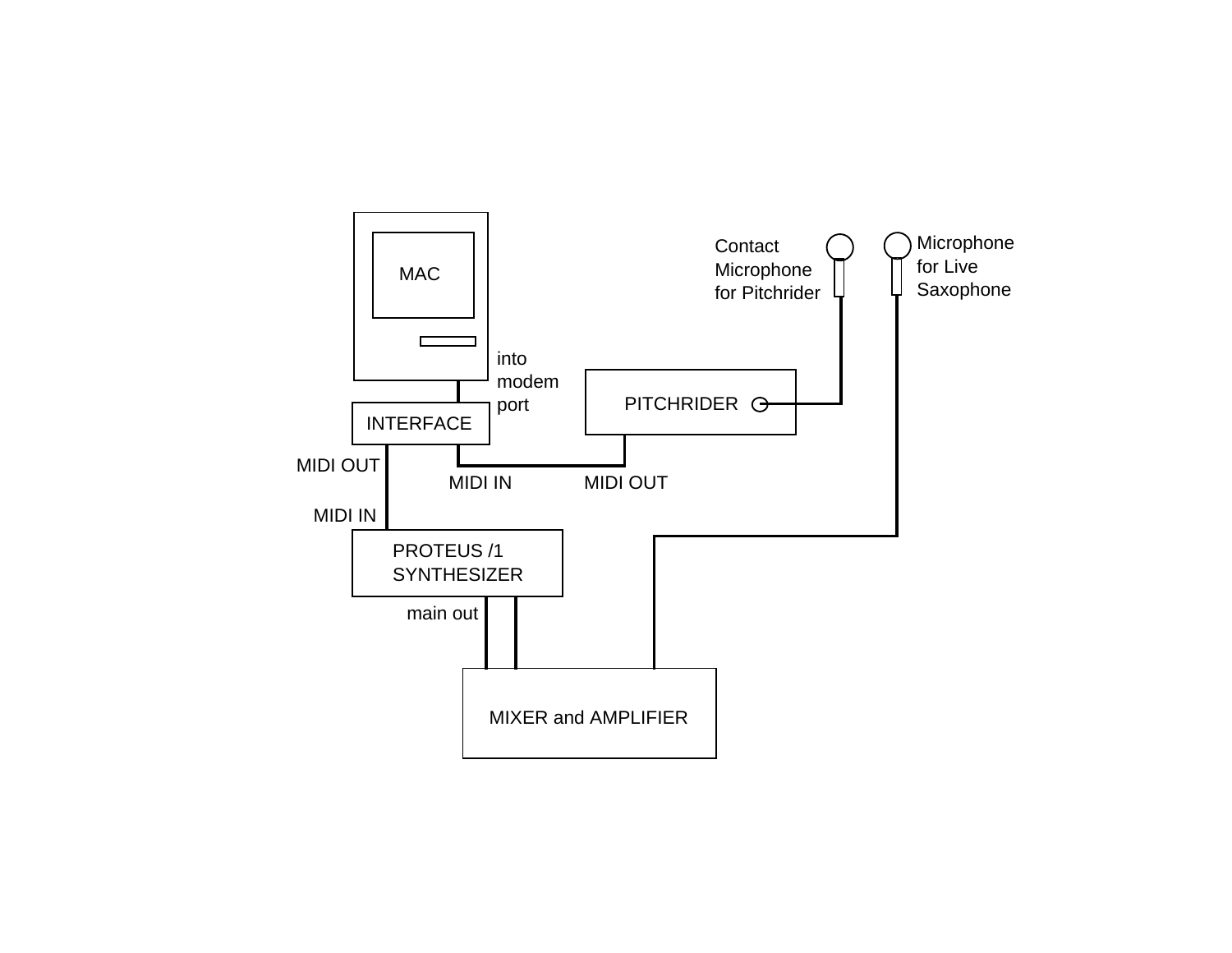#### **Software Setup:**

Once the equipment has been set up, the "Window-Main" file on the Macintosh disk should be launched. A panel appears on the Macintosh screen - this is the main panel of the Max Patcher program that controls the electroacoustic sounds. The large START button in the centre is starts the program running. The numbers in boxes along the top refer to the various sections of the piece as indicated in the score - they can be clicked to start the software at the beginning of that section during rehearsal. The MONITOR button flashes when a cue to move onto the next section has been received by the program. As well, the received pitch and velocity are displayed, as is the current section of the piece. The performer should tune to the Pitchrider, and check that the correct pitches are being received by the program. Written middle C - sounding Eb is pitch number 51. Also, the performer should ensure that the range of velocities (i.e. volume) received from the Pitchrider is sufficiently wide - soft notes should be under 30, loud ones over 100. If not, the dynamic scaling on the Pitchrider can be adjusted.

#### **Performing the Piece:**

To begin the piece, the performer needs only to click on the START button and begin playing the score. She/he should check the computer screen to see that cues between sections have been "caught". If not, the transition pitch or pitches should be re-articulated. The performer should not need to touch the computer while the piece is performed. All level controls and voices are automatically controlled by the program.

For more information or clarification, the composer can be contacted at:

Keith Hamel 449 East 37th Ave. Vancouver, B.C. (604) 321-1107 (604) 822-6308

Or through the B.C. regional office of the Canadian Music Centre (604) 734-4622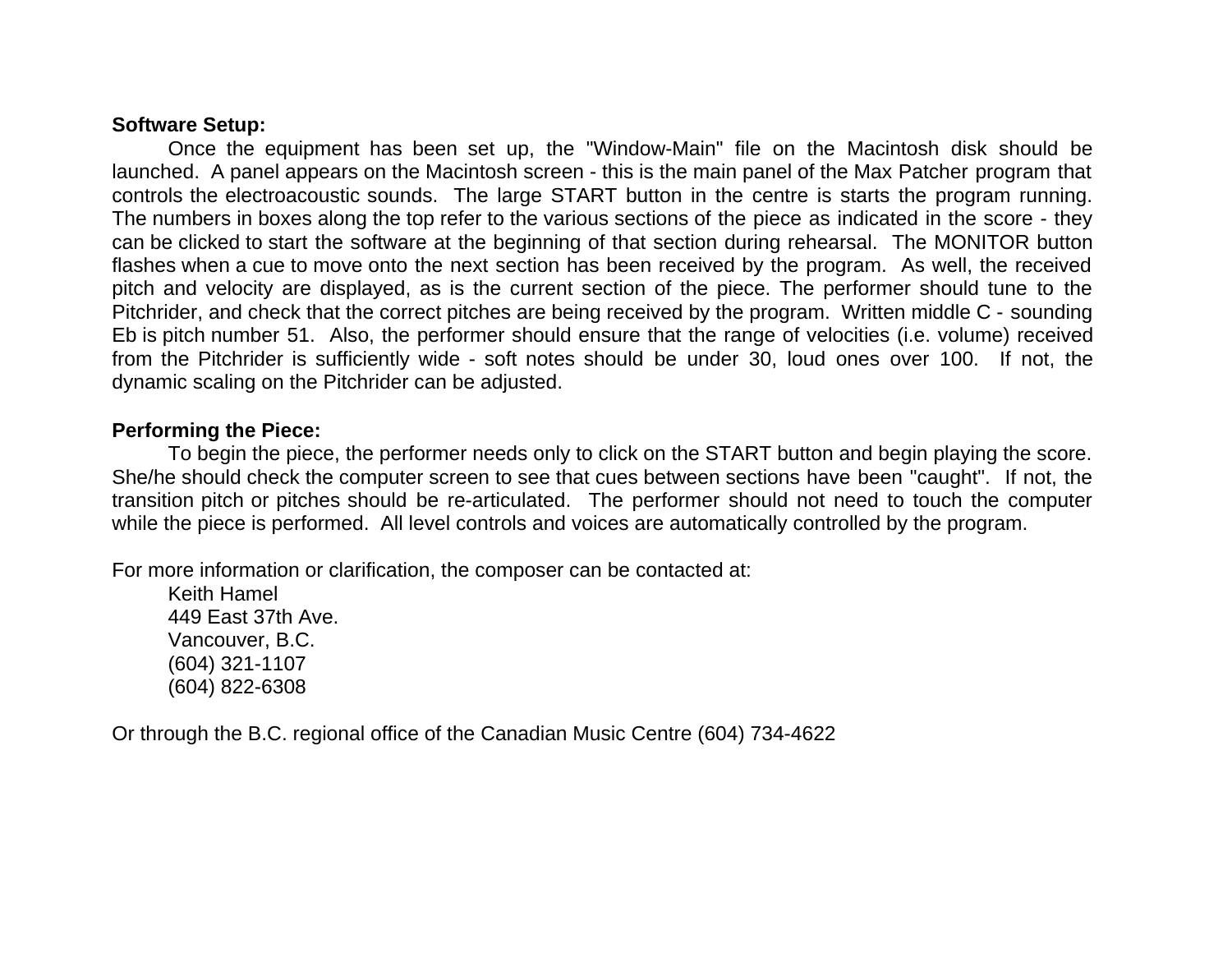## **Performance Notes**

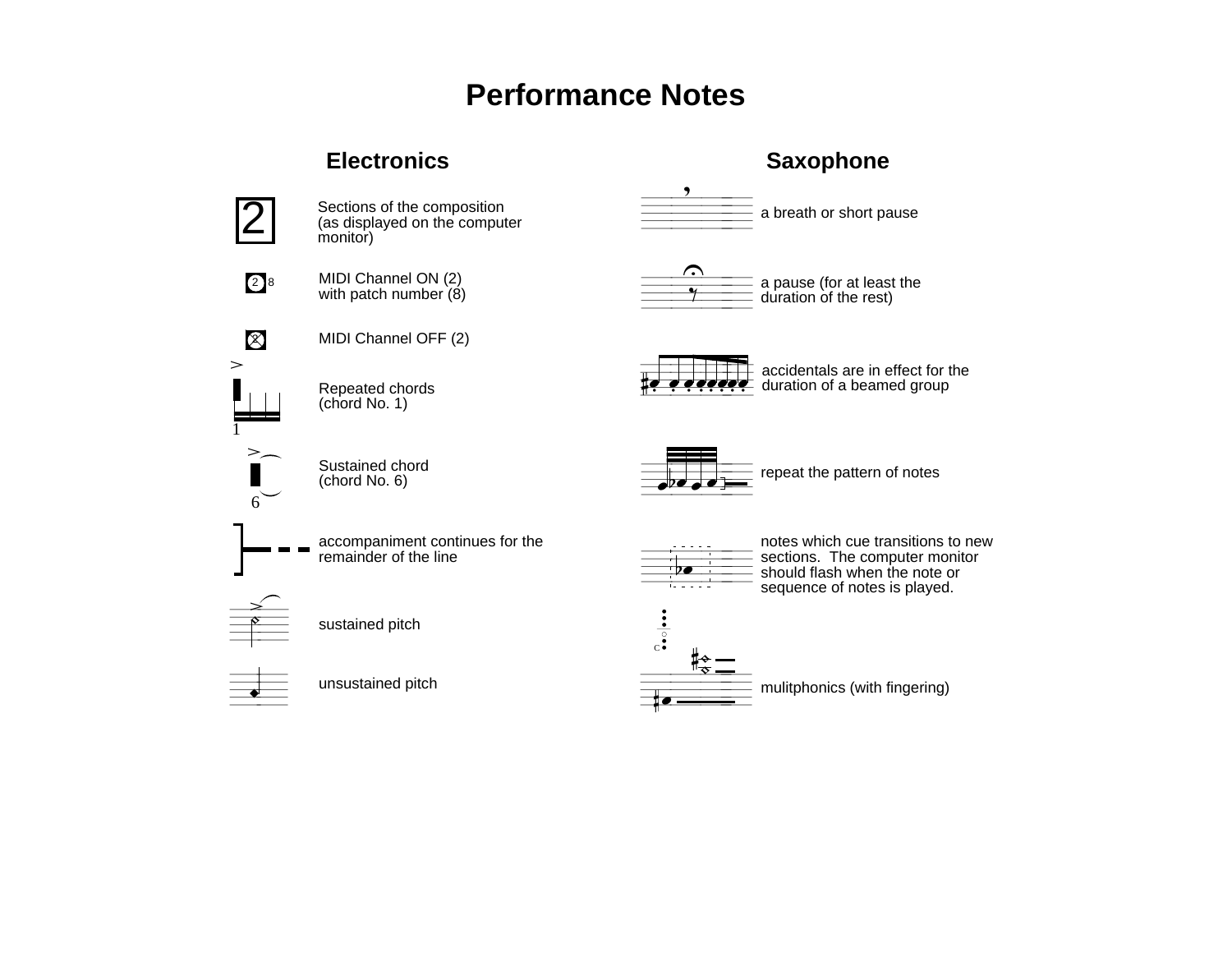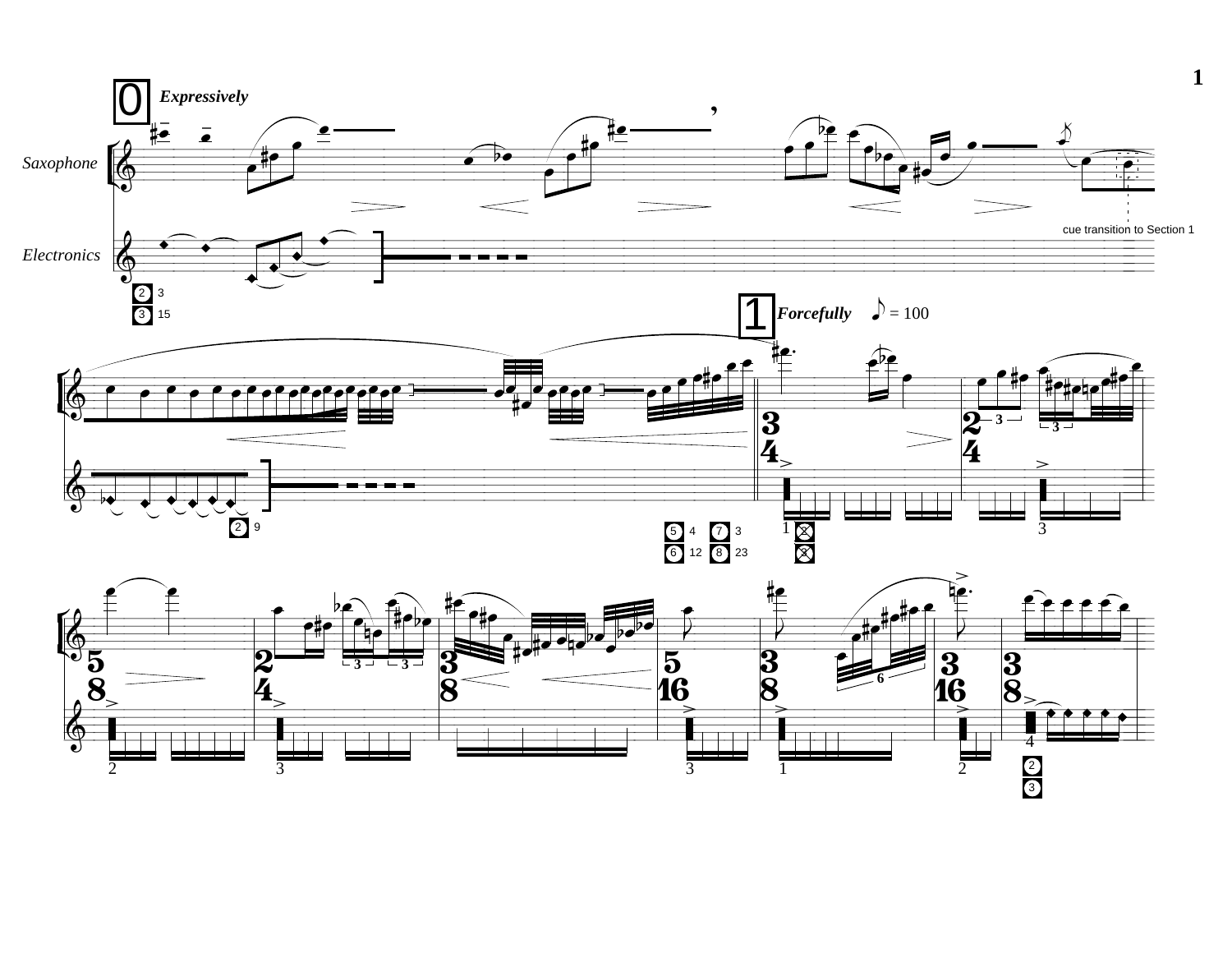



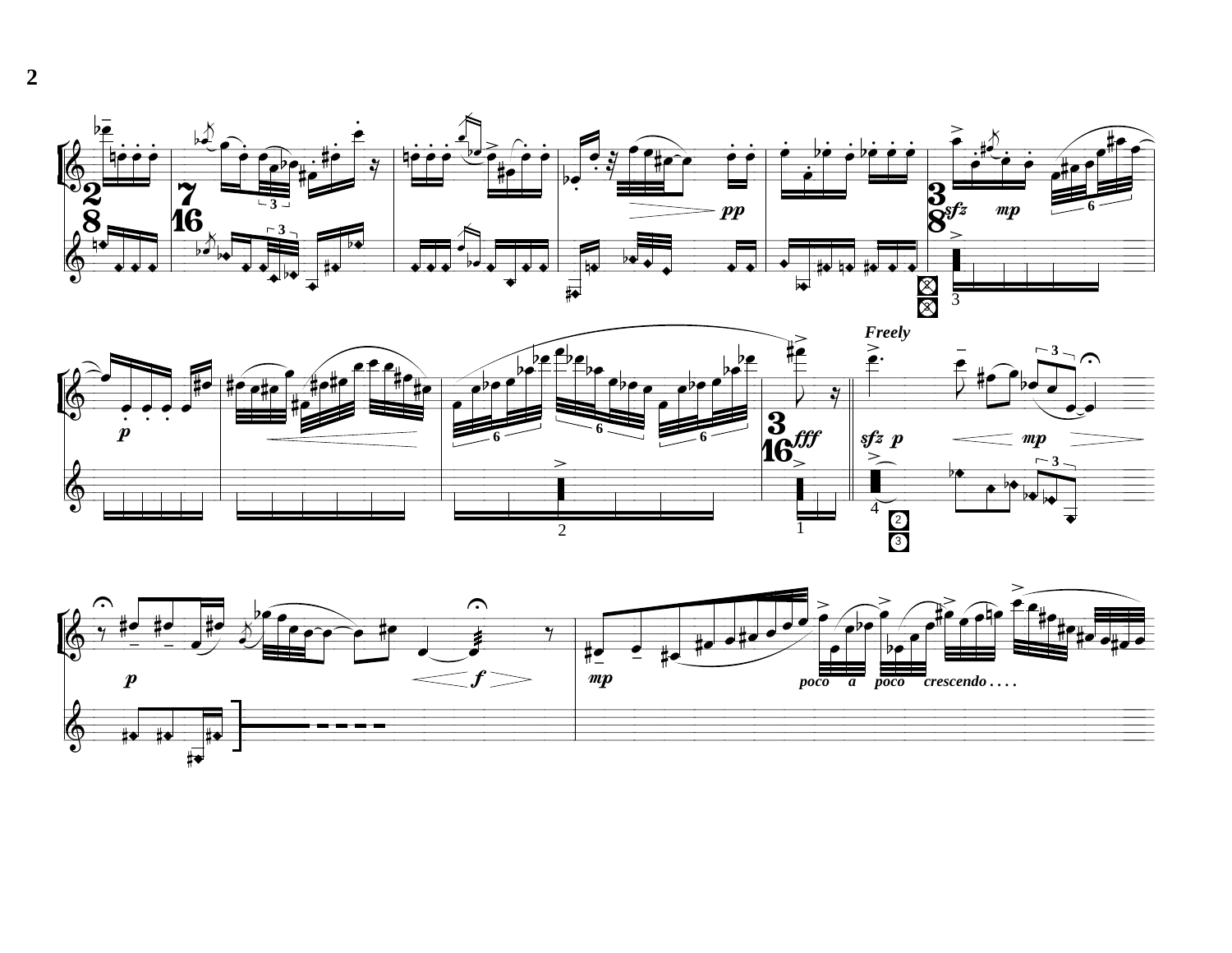

**3**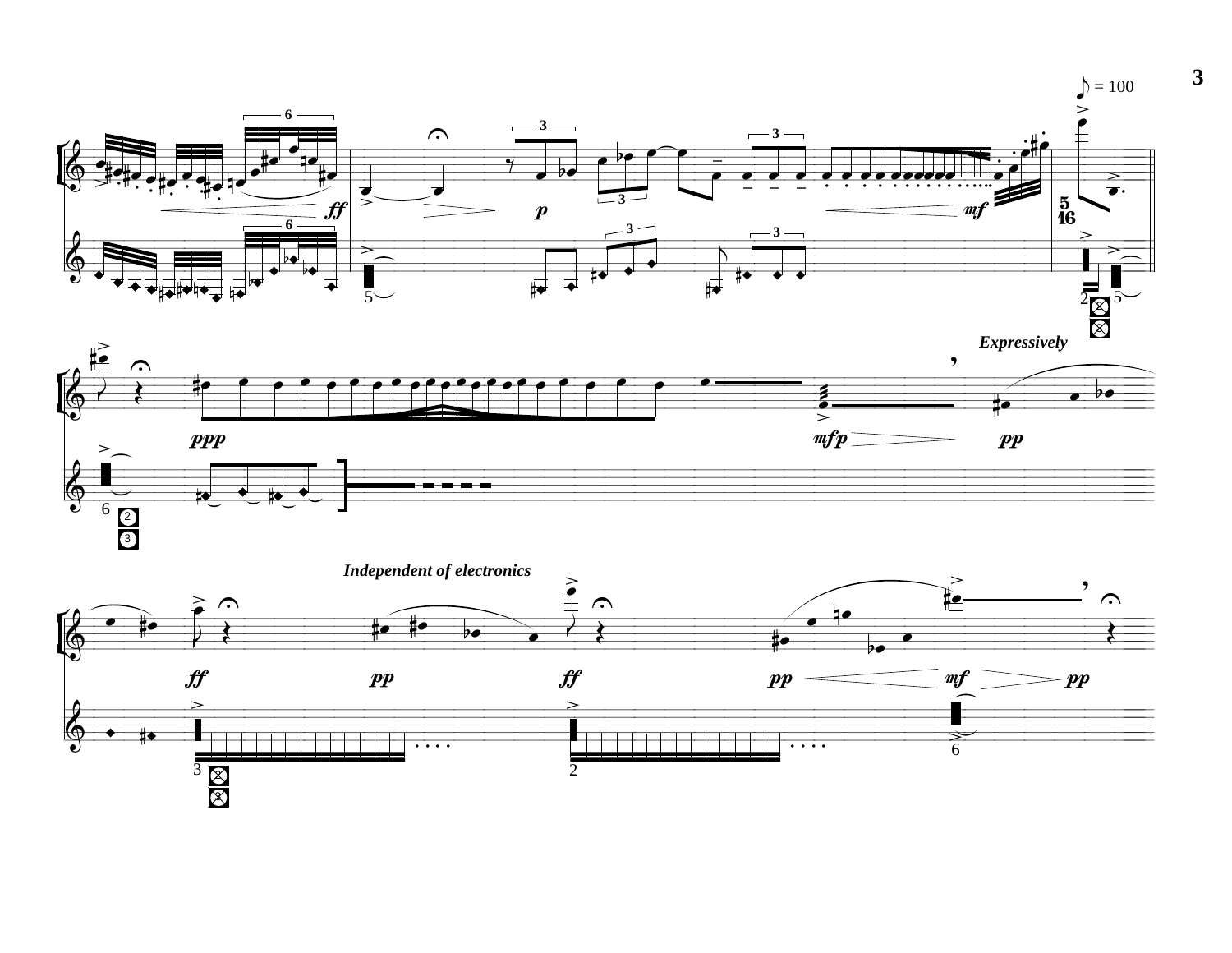





**4**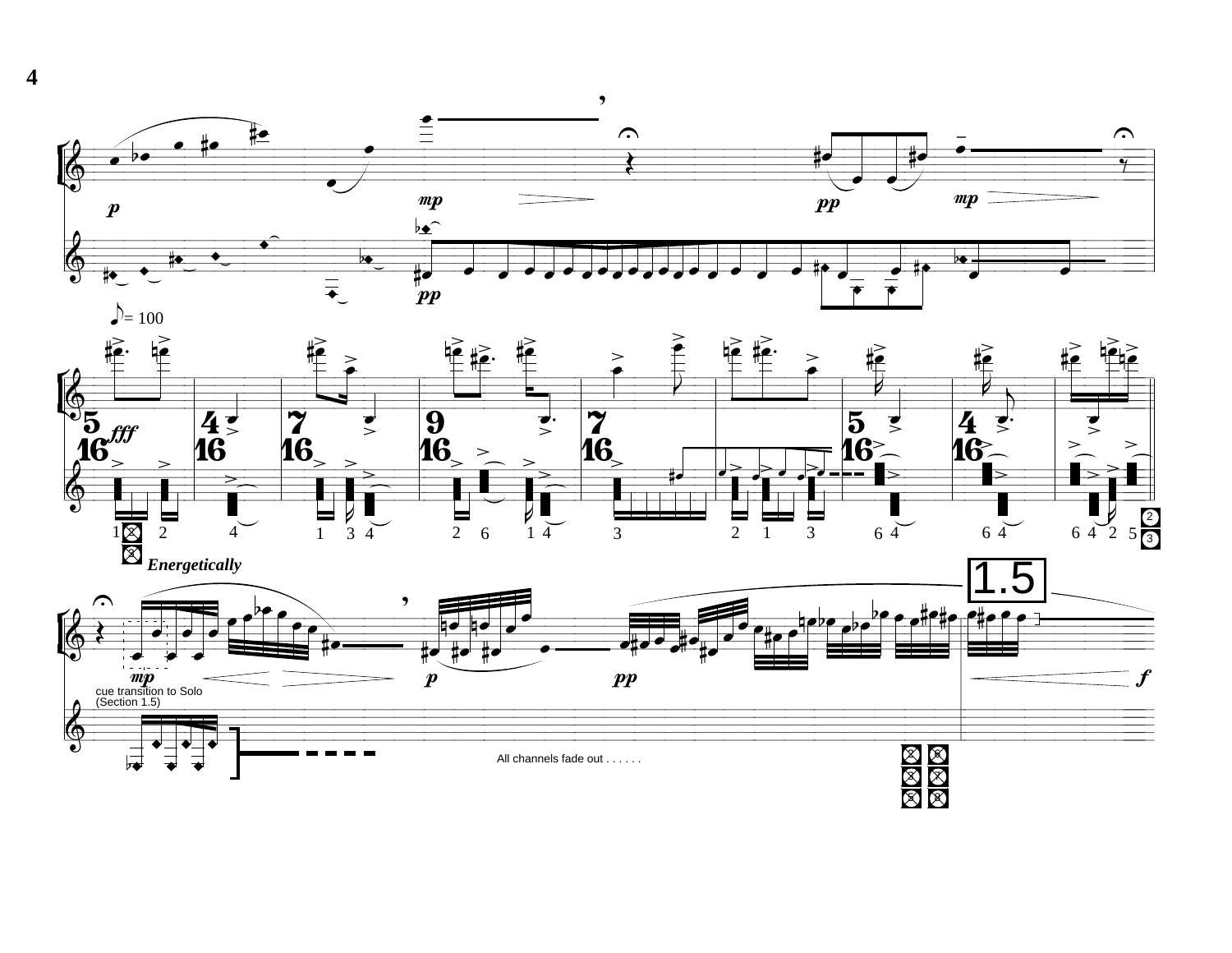



voices change continuously in Section 2 . . . channels 2 and 3 alternate every 12 seconds, channel 4 every 40 seconds

3 1 20 19 1 8 5 17 1 4 12 23 18 22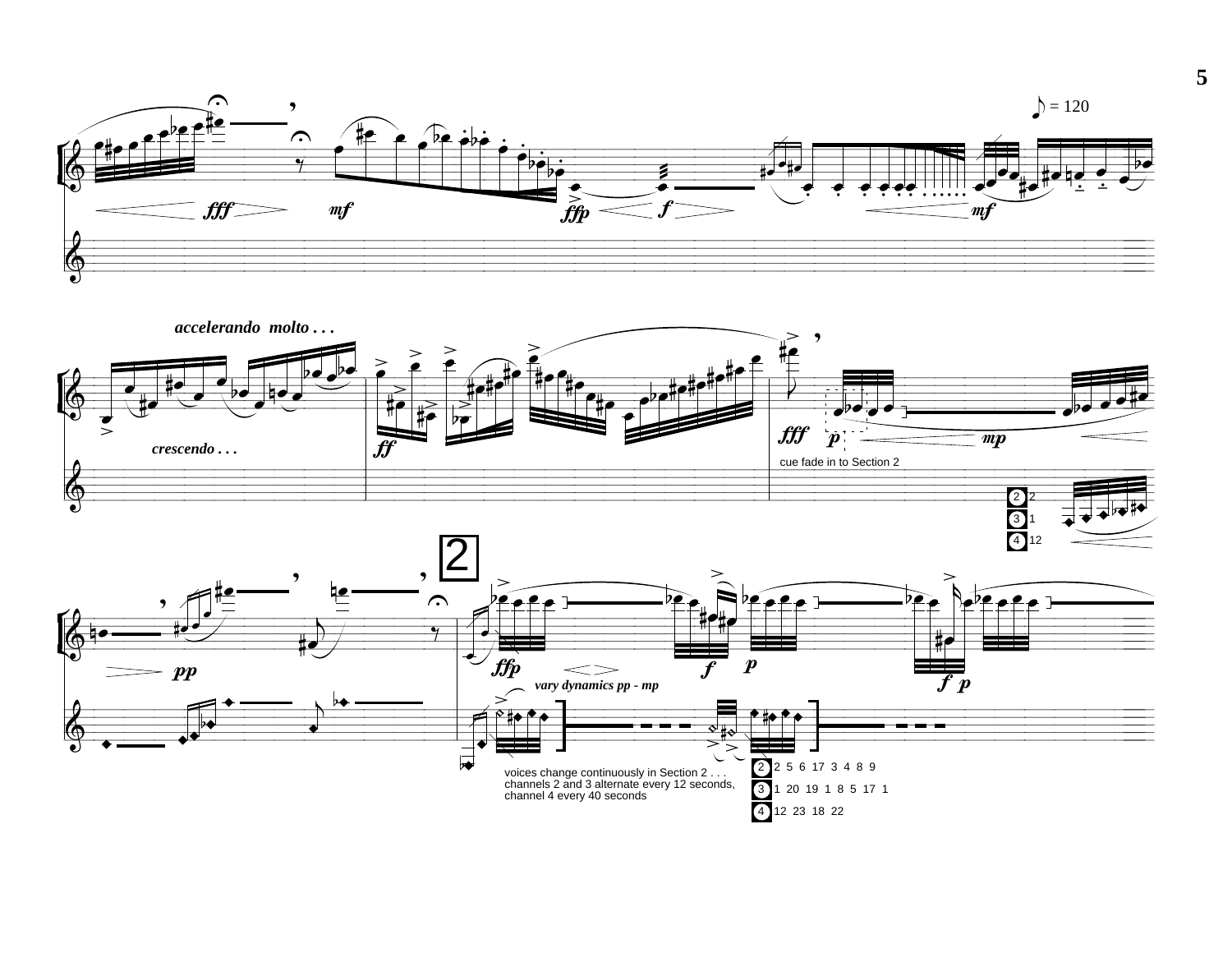![](_page_11_Figure_0.jpeg)

![](_page_11_Figure_1.jpeg)

![](_page_11_Figure_2.jpeg)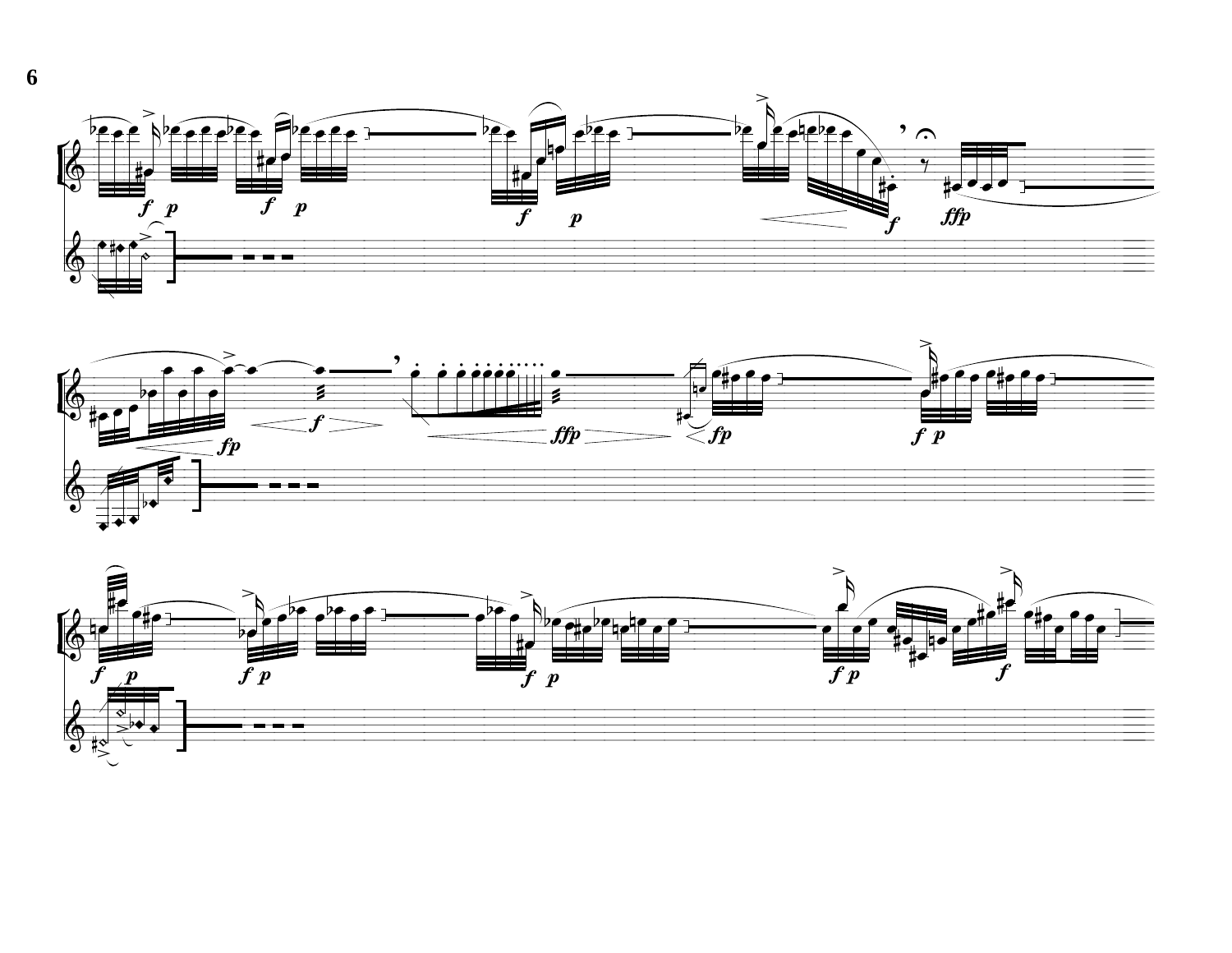![](_page_12_Figure_0.jpeg)

![](_page_12_Figure_1.jpeg)

![](_page_12_Figure_2.jpeg)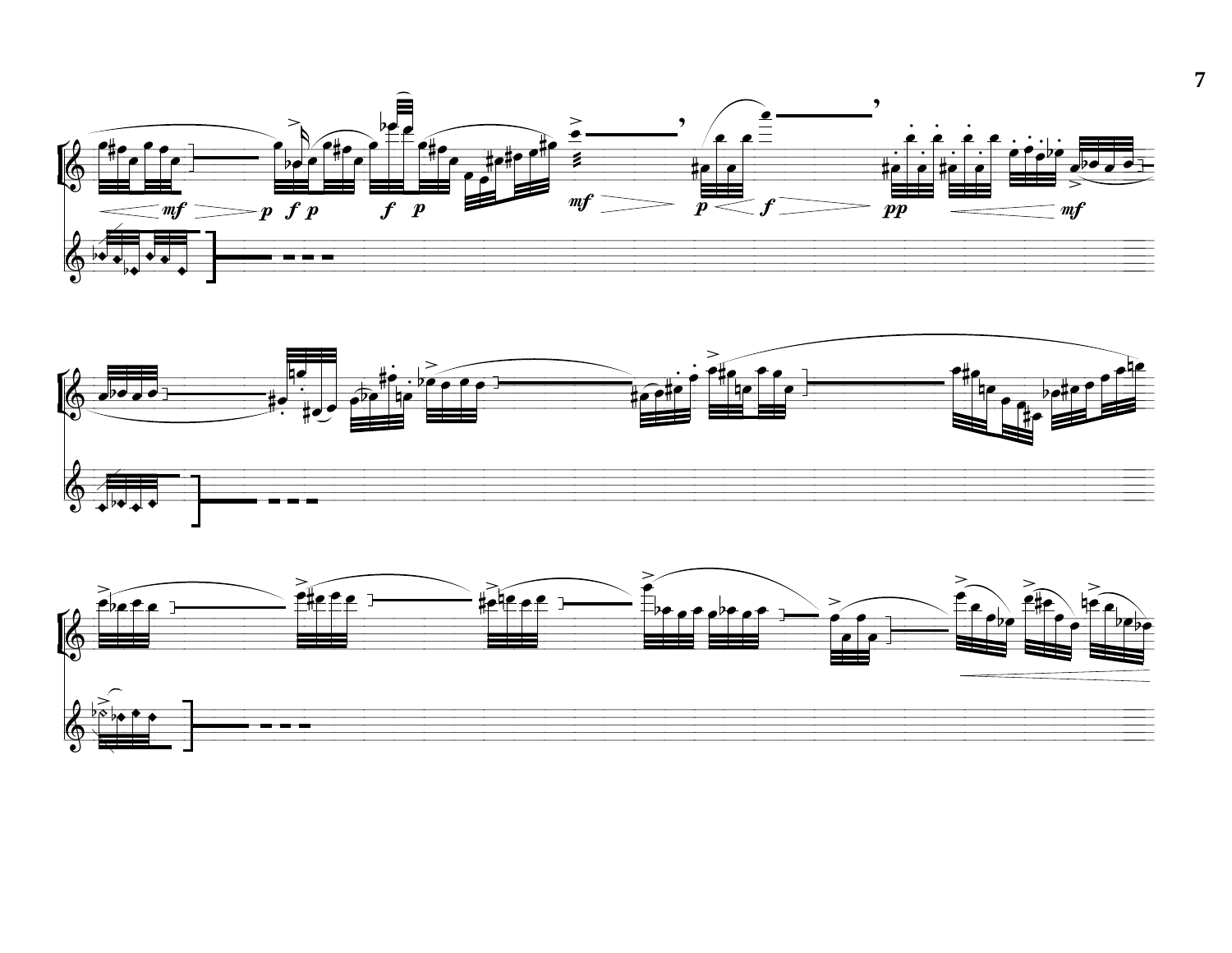![](_page_13_Figure_0.jpeg)

![](_page_13_Figure_1.jpeg)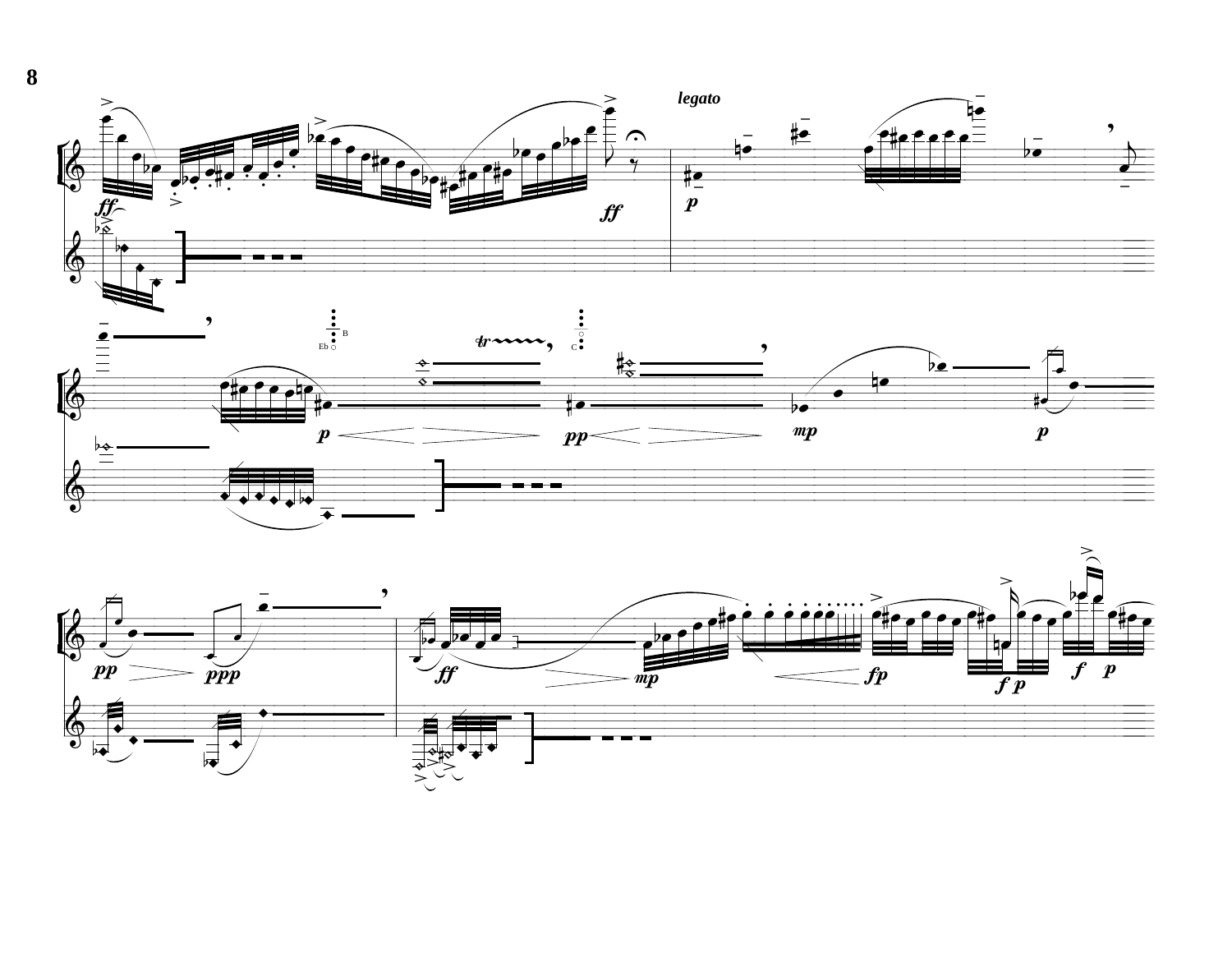![](_page_14_Figure_0.jpeg)

![](_page_14_Figure_1.jpeg)

![](_page_14_Figure_2.jpeg)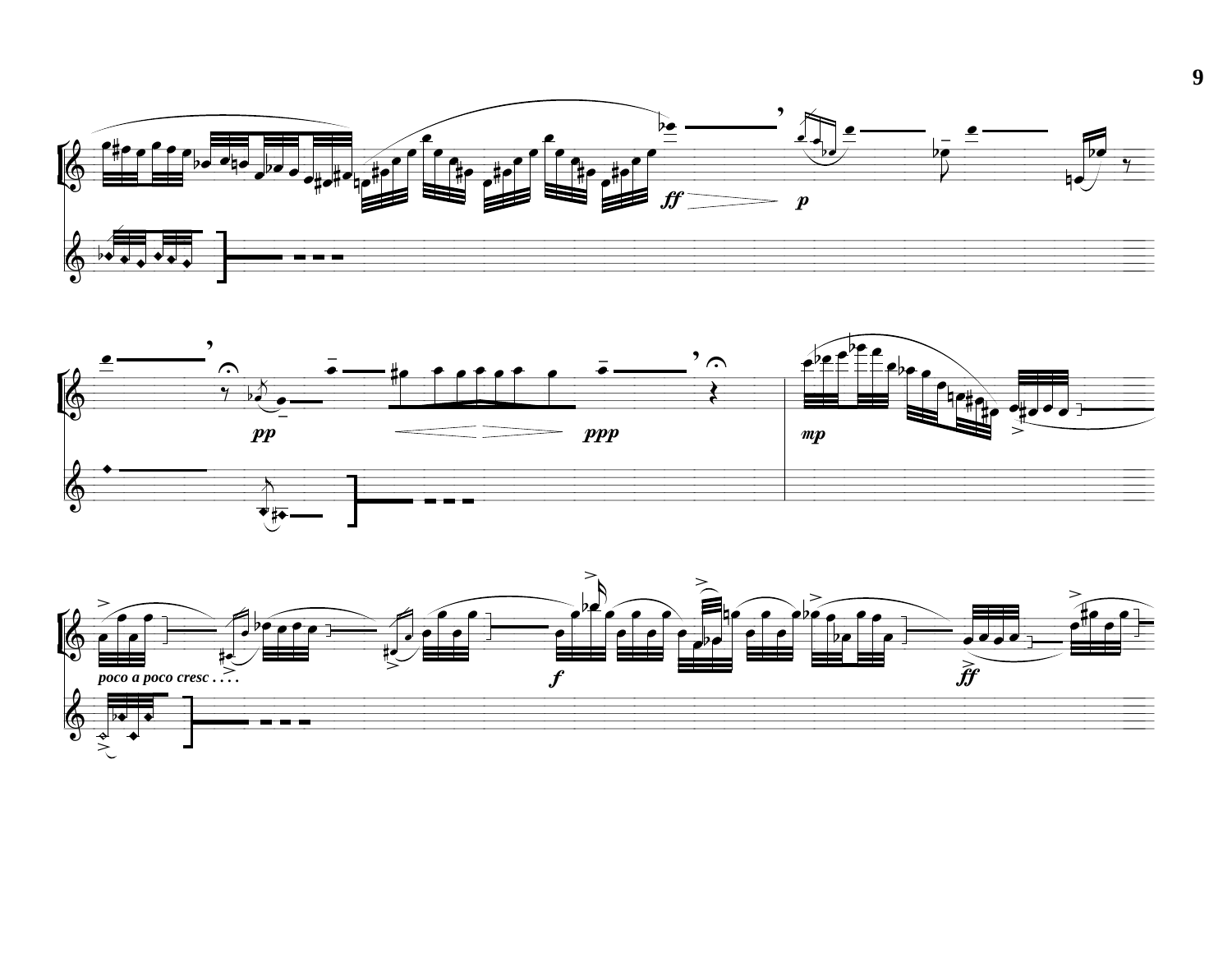![](_page_15_Figure_0.jpeg)

![](_page_15_Figure_1.jpeg)

![](_page_15_Figure_2.jpeg)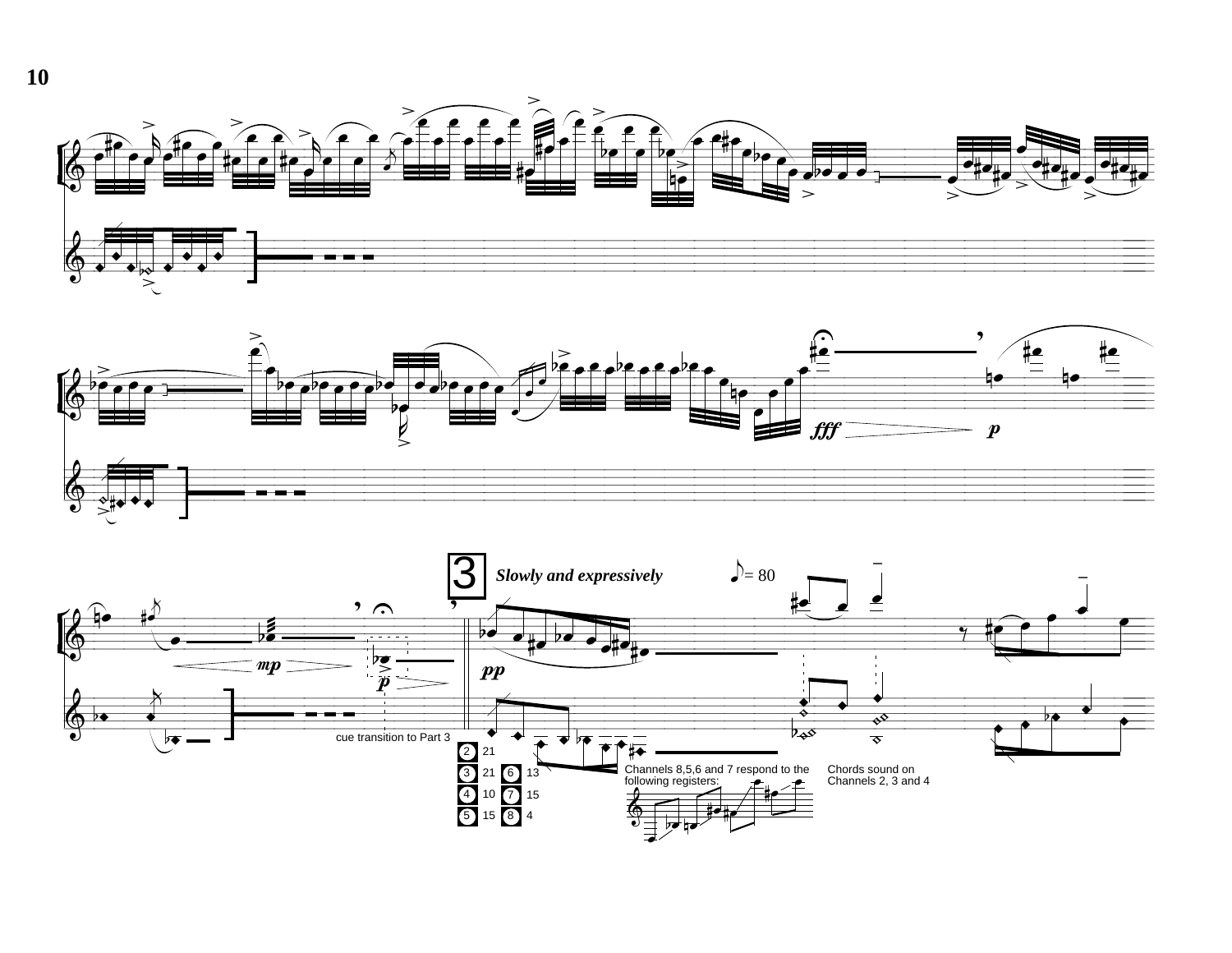![](_page_16_Figure_0.jpeg)

 $\mathbf{11}$